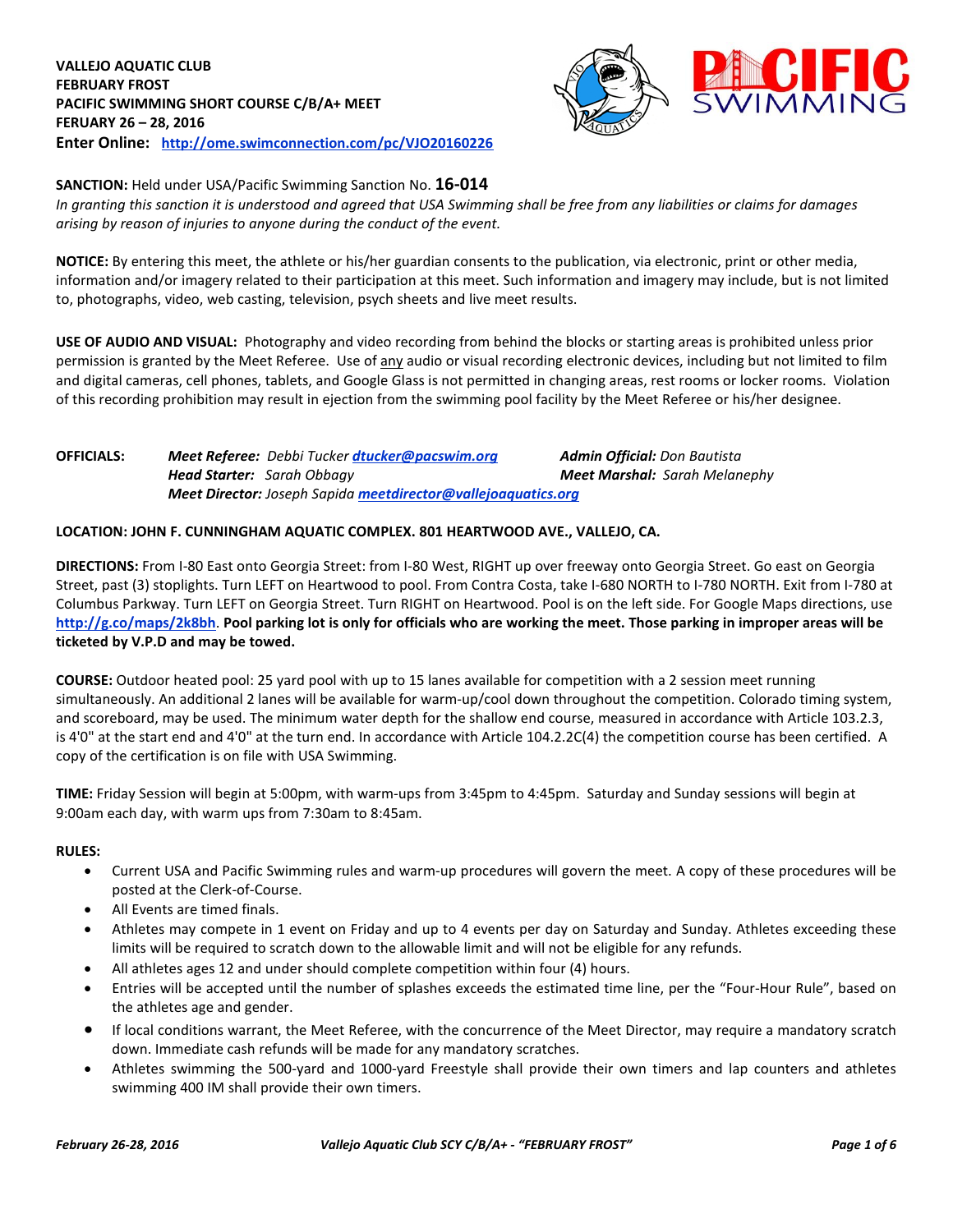- Athletes entering the Open 1000 Free, Open 500 Free and/or 11 & Over 400 IM must meet the listed qualifying standard for their gender.
- The 1000-yard Free will be swum fastest to slowest, and may alternate women's and men's heats at the discretion of the Meet Referee.
- All Coaches and deck officials must wear their USA-Swimming membership cards in a visible manner.

**ATTENTION HIGH SCHOOL ATHLETES:** If you are a high school athlete in competition season, you need to be unattached from this meet. It is your responsibility to be unattached from this meet. You can un-attach at the meet if necessary. This does not apply to athletes swimming under the rules of the Nevada Interscholastic Activities Association (NIAA).

**UNACCOMPANIED ATHLETES:** Any USA-S athlete-member competing at the meet shall be accompanied by a USA Swimming membercoach for the purposes of athlete supervision during warm-up, competition and warm-down. If a coach-member of the athlete's USA-S Club does not attend the meet to serve in said supervisory capacity, it is the responsibility of the athlete or the athlete's legal guardian to arrange for supervision by a USA-S member-coach. The Meet Director or Meet Referee may assist the athlete in making arrangements for such supervision; however, it is recommended that such arrangements be made in advance of the meet by the athlete's USA-S Club Member-Coach.

**RACING STARTS:** Athletes shall be certified by a USA-S member-coach as being proficient in performing a racing start, or start the race in the water. It is the responsibility of the athlete or the athlete's legal guardian to ensure compliance with this requirement.

## **RESTRICTIONS:**

- Smoking and the use of other tobacco products is prohibited on the pool deck, in the locker rooms, in spectator seating or standing areas and in all areas used by athletes, during the meet and during warm-up periods.
- Sale and use of alcoholic beverages is prohibited in all areas of the meet venue.
- All shelters must be properly secured.
- No glass containers are allowed in the meet venue.
- No propane heater is permitted except for snack bar/meet operations.
- Pop-ups and tents will not be allowed on deck, except at the west end of the pool. For Fire and Safety purposes, the coaches' area is for coaches only. Athletes/club members may check in with their coaches, but cannot hang out in coaches' area.
- Changing into or out of swimsuits other than in locker rooms or other designated areas is prohibited.
- **NO** pets allowed on deck, other than service assistance animals.
- Destructive devices, to include but not limited to, explosive devices and equipment, firearms (open or concealed), blades, knives, mace, stun guns and blunt objects are strictly prohibited in the swimming facility and its surround areas. If observed, the Meet Referee or his/her designee may ask that these devices be stored safely away from the public of removed from the facility. Noncompliance may result in the reporting to law enforcement authorities and ejection from the facility. Law enforcement officers (LEO) are exempt per applicable laws.

## **ELIGIBILITY:**

- Athletes shall be current members of USA-S and enter their name and registration number on the meet entry card as they are shown on their Registration Card. If this is not done, it may be difficult to match the athlete with the registration and times database. The meet host will check all athlete registrations against the SWIMS database and if not found to be registered, the Meet Director shall accept the registration at the meet (a \$10 surcharge will be added to the regular registration fee). Duplicate registrations will be refunded by mail.
- Athletes in the "A" Division must have met at least USA Swimming Motivational "A" minimum time standard. Athletes in the "B" Division must have met at least USA Swimming Motivational "B" minimum time standard. All entry times slower than "B" time standard will be in the "C" Division.
- Entries with "NO TIME" will be accepted. (Exception Open 1000 Free, Open 500 Free, 11 & Over 400 IM. See Rules).
- Entry times submitted for this meet will be checked against a computer database and may be changed in accordance with Pacific Swimming Entry Time Verification Procedures.
- Disabled athletes are welcome to attend this meet and should contact the Meet Director or Meet Referee regarding any special accommodations on entry times and seeding per Pacific Swimming policy.
- Athletes 19 years of age and over may compete in the meet for time only, no awards. Such athletes must have met standards for the 17-18 age groups.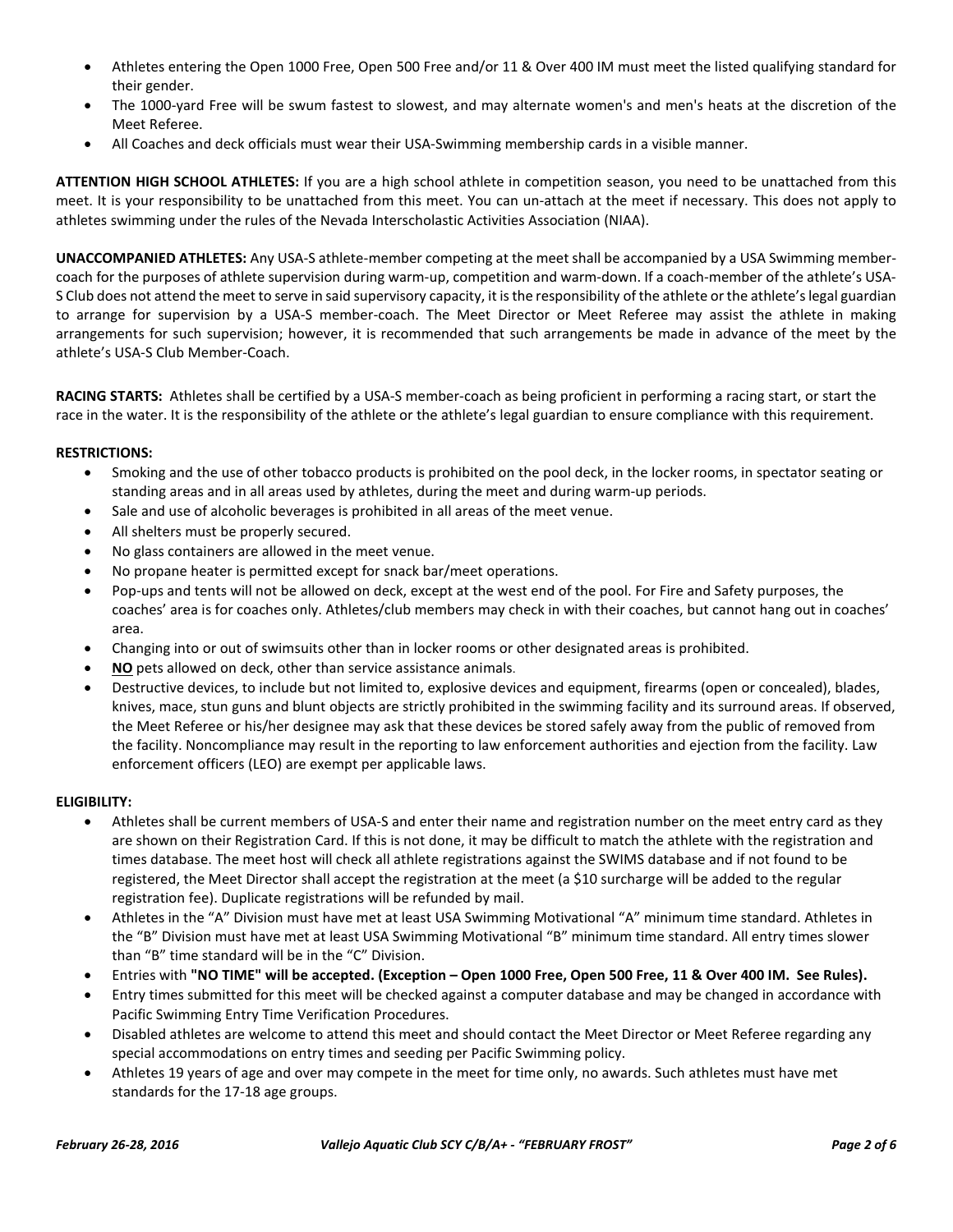The athlete's age will be the age of the athlete on the first day of the meet.

**ENTRY FEES:** \$4.00 per event plus an \$8.00 participation fee per athlete. Entries will be rejected if payment is not sent at time of request. Fees for entries in the events which require minimum time standards (1000 Free, 500 Free, 400 IM) that cannot be proved in the computer database, by set of complete meet results or verified by the athlete's coach, will not be refunded. **No refunds will be made**, except mandatory scratch downs.

**ONLINE ENTRIES:** To enter online go to **<http://ome.swimconnection.com/pc/VJO20160226>** receive an immediate entry confirmation. This method requires payment by credit card. Swim Connection, LLC charges a processing fee for this service, equal to \$1 per athlete plus 5% of the total Entry Fees. Please note that the processing fee is a separate fee from the Entry Fees. If you do not wish to pay the processing fee, enter the meet using a mail entry. **Entering online is a convenience, is completely voluntary, and is in no way required or expected of an athlete by Pacific Swimming.** Online entries will be accepted through 11:59 p.m. Monday, **February 8, 2016**.

**MAILED OR HAND DELIVERED ENTRIES**: Entries shall be on the attached consolidated entry form. Forms shall be filled out completely and printed clearly with athlete's best time. Entries shall be postmarked by midnight, Monday, **February 8, 2016** or hand delivered to 801 Heartwood Ave., Vallejo, CA by 6:30pm of Monday, **February 8, 2016.** No late entries will be accepted. Requests for confirmation of receipt of entries should include a self-addressed envelope.

| Make check payable to: | "Vallejo Aquatic Club" or "VJO" |
|------------------------|---------------------------------|
| Mail with entries to:  | <b>VJO Meet Director</b>        |
|                        | <b>Re: Swim Meet Entries</b>    |
|                        | P.O. Box 5846                   |
|                        | Vallejo, CA 94591-5846          |
|                        |                                 |

**CHECK-IN:** The meet will be deck seeded. Athletes must check-in at the Clerk-of-Course. No event shall be closed more than 30 minutes before the scheduled start of the session. Close of check-in for remaining events shall be no more than 60 minutes before the estimated time of the start of the first heat of the event. Athletes who fail to check in will not be seeded in the event.

**SCRATCHES**: Any athletes not reporting for or competing in an individual timed final event that they have checked in for shall not be penalized. Athletes who must withdraw from an event after it is seeded are requested to inform the referee immediately.

**AWARDS**: Ribbons will be awarded to 1st through 8th place finishers in the A+, B and C divisions for each event and age group. 13 & OV events will be awarded as 13-14 and 15-16, 17-18 Age Groups. Athletes aged 19 and over will not be awarded. "A" medals will be awarded to athletes achieving new USAS "A" times swum during this meet only. Open events will not be awarded.

AWARDS MUST BE PICKED UP ON SUNDAY BY A TEAM'S COACH OR TEAM REPRESENTATIVE. AWARDS WILL NOT BE MAILED. AWARDS THAT ARE NOT PICKED UP AT THE MEET (ONLY FOR ZONE 3 TEAMS) WILL BE AVAILABLE AT THE NEXT ZONE 3 BOARD MEETING. NON ZONE 3 TEAMS AND UNATTACHED ATHLETES MUST COORDINATE WITH THE AWARDS DESK FOR PICK UP &/OR DELIVERY OF AWARDS AND FOR THOSE AWARDS NOT PICKED UP, PRE-PAID ENVELOPES MUST BE PROVIDED. AWARDS WILL NOT **BE INDIVIDUALLY DISTRIBUTED THROUGHOUT THE MEET.**

**ADMISSION:** FREE. A three-day program will be available for \$5.00

**SNACK BAR:** A snack bar will be available on Saturday and Sunday.

**HOSPITALITY:** Lunches and refreshments will be provided for officials and coaches. Refreshments will be provided to timers.

**MISCELLANEOUS:** No overnight parking is allowed. Facilities will not be provided after meet hours. Please check our website, **www.vallejoaquatic.org**, for information on reserving a local hotel at a discounted price.

**MINIMUM OFFICIALS:** At least 7 days prior to the first day of the meet, meet Management (Meet Director and/or Meet Referee) shall contact a representative from each team participating in the meet, and provide a preliminary inventory of the officials that team is required to provide for each session. Each team shall, by the start of the meet, provide to the Meet Director or designee a list of Officials who have agreed to represent that team during each session of the meet.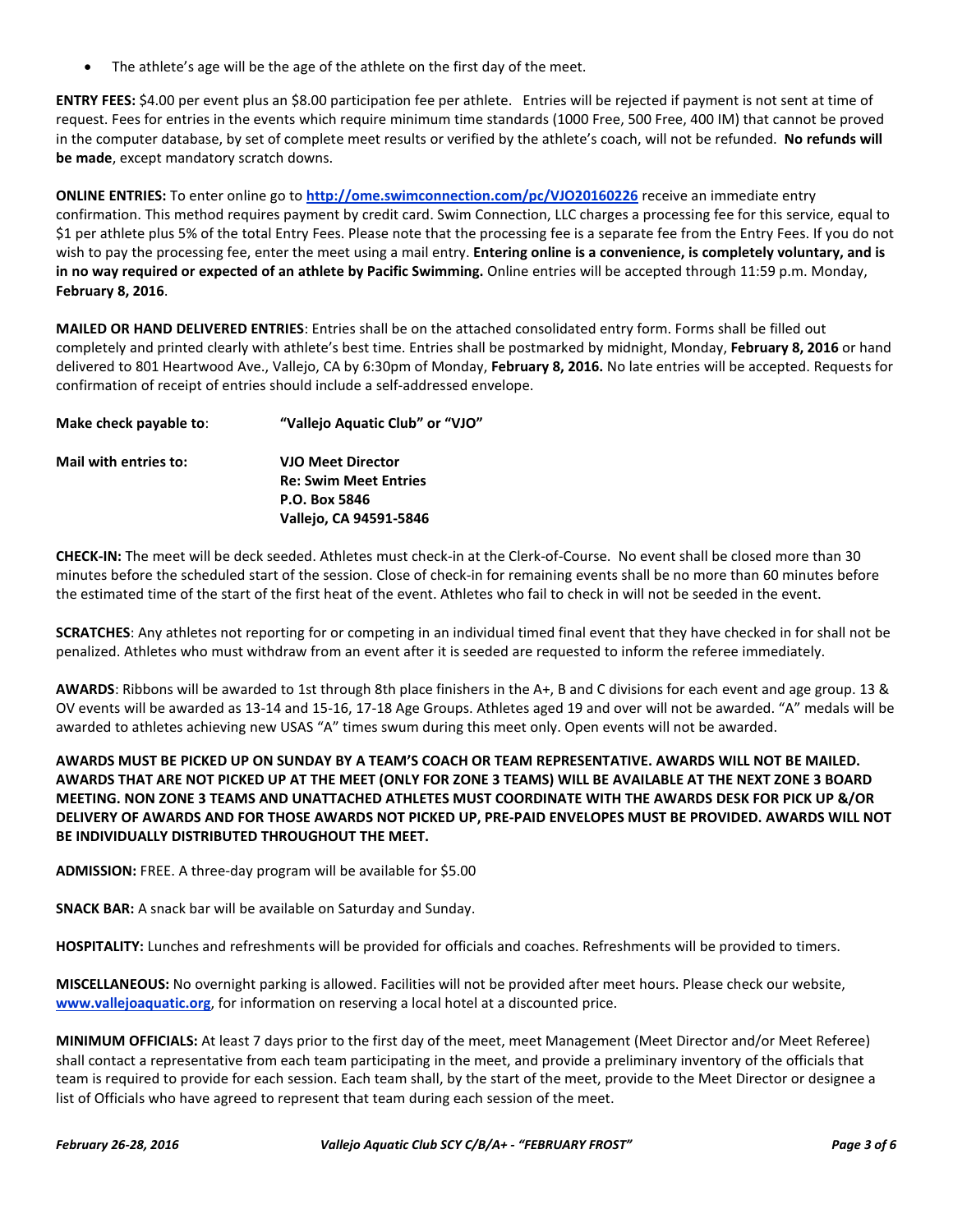At the meet, meet management shall conduct an inventory of officials, and shall compare the number of athletes entered in each session by each team with number of officials present representing each team. If meet management certifies that a team has not provided sufficient officials for any session of the meet in accordance with the table below, excluding Finals in a Preliminaries and Finals meet, the team will be fined \$100 per missing official per session of the meet.

| <b>Number of Athletes Entered in Session</b> | <b>Trained and Carded Officials Requested</b> |
|----------------------------------------------|-----------------------------------------------|
| $1 - 10$                                     |                                               |
| $11 - 25$                                    |                                               |
| $26 - 50$                                    |                                               |
| 51-75                                        |                                               |
| 76-100                                       |                                               |
| 101 or more                                  |                                               |

\*Zone 3 Pacific Swimming will include assigned and working Colorado, Intermediary/Chief Timing Judge, and Computer Operators into the count of Officials for a session although these positions are not carded. Zone 3 will accept uncarded Trainees into the count of Officials for up to two sessions per person. Teams may use officials "borrowed" from other teams, or unattached officials at the *meet who agree, to fulfill their obligation under the rule.*

| <b>FRIDAY</b> |           |                  |           |  |  |  |  |  |  |
|---------------|-----------|------------------|-----------|--|--|--|--|--|--|
| 8 & UN        | $9 - 10$  | $11 - 12$        | $13$ -UP  |  |  |  |  |  |  |
| 1000 FREE     | 200IM     | 200IM            | 1000 FREE |  |  |  |  |  |  |
|               | 1000 FREE | <b>1000 FREE</b> |           |  |  |  |  |  |  |

|                 | <b>SATURDAY</b> |                       |                 | <b>SUNDAY</b>              |                |                 |                 |  |  |
|-----------------|-----------------|-----------------------|-----------------|----------------------------|----------------|-----------------|-----------------|--|--|
| 8 & UN          | $9 - 10$        | $11 - 12$<br>$13$ -UP |                 | 8 & UN                     | $9 - 10$       | $11 - 12$       | $13$ -UP        |  |  |
| 50 FREE         | 50 FREE         | 50 FREE               | 200 IM          | 50 BACK                    | 50 BACK        | 50 BACK         | <b>200 FREE</b> |  |  |
| 50 FLY          | <b>50 FLY</b>   | <b>50 FLY</b>         | 200 BREAST      | <b>25 FLY</b>              | <b>100 FLY</b> | <b>100 FLY</b>  | 100 BACK        |  |  |
| 25 BACK         | 100 BACK        | 100 BACK              | <b>100 FLY</b>  | 100 IM                     | 100 IM         | 100 IM          | <b>200 FLY</b>  |  |  |
| 25 BREAST       | 50 BREAST       | <b>200 FREE</b>       | 200 BACK        | 50 BREAST                  | 100 BREAST     | <b>100 FREE</b> | 50 FREE         |  |  |
| <b>500 FREE</b> | <b>500 FREE</b> | 100 BREAST            | <b>100 FREE</b> | 25 FREE<br><b>100 FREE</b> |                | 50 BREAST       | 100 BREAST      |  |  |
|                 |                 | <b>500 FREE</b>       | <b>500 FREE</b> |                            |                | 400 IM          | 400 IM          |  |  |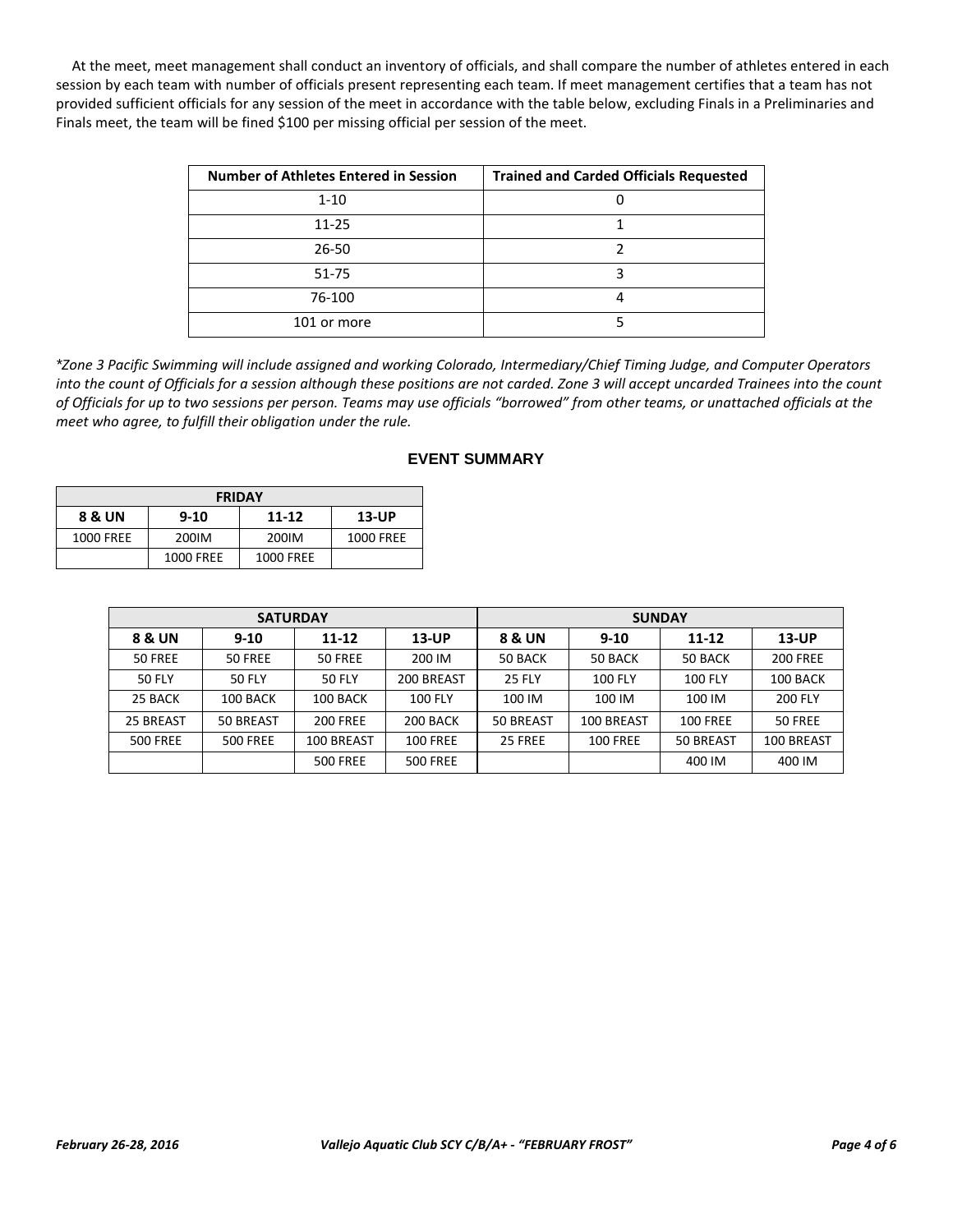# **VALLEJO AQUATIC CLUB SCY C/B/A+**

#### **SCHEDULE OF EVENTS**

|                                                                                                                                                                                                                                                                                       | <b>FRIDAY</b><br><b>FEBRUARY 26</b>       |                |                    | <b>SATURDAY</b><br><b>FEBRUARY 27</b>                                                                                                                                                                                                                                                                                                        |                    | <b>SUNDAY</b><br><b>FEBRUARY 28</b> |                                                                                                                                                                                                                                                                                   |             |  |
|---------------------------------------------------------------------------------------------------------------------------------------------------------------------------------------------------------------------------------------------------------------------------------------|-------------------------------------------|----------------|--------------------|----------------------------------------------------------------------------------------------------------------------------------------------------------------------------------------------------------------------------------------------------------------------------------------------------------------------------------------------|--------------------|-------------------------------------|-----------------------------------------------------------------------------------------------------------------------------------------------------------------------------------------------------------------------------------------------------------------------------------|-------------|--|
| Girls                                                                                                                                                                                                                                                                                 | <b>Event Description</b><br>and Age Group | <b>Boys</b>    | Girls              | <b>Event Description</b><br>and Age Group                                                                                                                                                                                                                                                                                                    | <b>Boys</b>        | Girls                               | <b>Event Description</b><br>and Age Group                                                                                                                                                                                                                                         | <b>Boys</b> |  |
| $\mathbf{1}$                                                                                                                                                                                                                                                                          | 9-10 200 I.M.                             | $\overline{2}$ | 101                | 9-10 50 Free                                                                                                                                                                                                                                                                                                                                 | 102                | 119                                 | 8 & U 50 Back                                                                                                                                                                                                                                                                     | 120         |  |
| 3                                                                                                                                                                                                                                                                                     | 11-12 200 I.M.                            | 4              | 103                | 8 & U 50 Free                                                                                                                                                                                                                                                                                                                                | 104                | 121                                 | 9-10 50 Back                                                                                                                                                                                                                                                                      | 122         |  |
| $5*$                                                                                                                                                                                                                                                                                  | Open 1000 Free <sup>1</sup>               | $6*$           | 105                | 9-10 50 Fly                                                                                                                                                                                                                                                                                                                                  | 106                | 123                                 | 8 & U 25 Fly                                                                                                                                                                                                                                                                      | 124         |  |
|                                                                                                                                                                                                                                                                                       |                                           |                | 107                | 8 & U 50 Fly                                                                                                                                                                                                                                                                                                                                 | 108                | 125                                 | 9-10 100 Fly                                                                                                                                                                                                                                                                      | 126         |  |
|                                                                                                                                                                                                                                                                                       |                                           |                | 109                | 9-10 100 Back                                                                                                                                                                                                                                                                                                                                | 110                | 127                                 | 8 & U 100 I.M.                                                                                                                                                                                                                                                                    | 128         |  |
|                                                                                                                                                                                                                                                                                       |                                           |                | 111                | 8 & U 25 Back                                                                                                                                                                                                                                                                                                                                | 112                | 129                                 | 9-10 100 I.M.                                                                                                                                                                                                                                                                     | 130         |  |
|                                                                                                                                                                                                                                                                                       |                                           |                | 113                | 9-10 50 Breast                                                                                                                                                                                                                                                                                                                               | 114                | 131                                 | 8 & U 50 Breast                                                                                                                                                                                                                                                                   | 132         |  |
|                                                                                                                                                                                                                                                                                       |                                           |                | 115                | 8 & U 25 Breast                                                                                                                                                                                                                                                                                                                              | 116                | 133                                 | 9-10 100 Breast                                                                                                                                                                                                                                                                   | 134         |  |
|                                                                                                                                                                                                                                                                                       |                                           |                | $117^{\rm \#}$     | OPEN 500 Free <sup>2</sup>                                                                                                                                                                                                                                                                                                                   | $118^{#}$          | 135                                 | 8 & U 25 Free                                                                                                                                                                                                                                                                     | 136         |  |
|                                                                                                                                                                                                                                                                                       |                                           |                |                    |                                                                                                                                                                                                                                                                                                                                              |                    | 137                                 | 9-10 100 Free                                                                                                                                                                                                                                                                     | 138         |  |
|                                                                                                                                                                                                                                                                                       |                                           |                |                    |                                                                                                                                                                                                                                                                                                                                              |                    |                                     |                                                                                                                                                                                                                                                                                   |             |  |
|                                                                                                                                                                                                                                                                                       |                                           |                | Girls              | <b>Event Description</b><br>and Age Group                                                                                                                                                                                                                                                                                                    | <b>Boys</b>        | Girls                               | <b>Event Description</b><br>and Age Group                                                                                                                                                                                                                                         | <b>Boys</b> |  |
|                                                                                                                                                                                                                                                                                       |                                           |                | 201                | 13 & O 200 I.M.                                                                                                                                                                                                                                                                                                                              | 202                | 223                                 | 13 & O 200 Free                                                                                                                                                                                                                                                                   | 224         |  |
|                                                                                                                                                                                                                                                                                       |                                           |                | 203                | 11-12 50 Free                                                                                                                                                                                                                                                                                                                                | 204                | 225                                 | 11-12 50 Back                                                                                                                                                                                                                                                                     | 226         |  |
|                                                                                                                                                                                                                                                                                       |                                           |                | 205                | 13 & O 200 Breast                                                                                                                                                                                                                                                                                                                            | 206                | 227                                 | 13 & O 100 Back                                                                                                                                                                                                                                                                   | 228         |  |
|                                                                                                                                                                                                                                                                                       |                                           |                | 207                | 11-12 50 Fly                                                                                                                                                                                                                                                                                                                                 | 208                | 229                                 | 11-12 100 Fly                                                                                                                                                                                                                                                                     | 230         |  |
|                                                                                                                                                                                                                                                                                       |                                           |                | 209                | 13 & O 100 Fly                                                                                                                                                                                                                                                                                                                               | 210                | 231                                 | 13 & O 200 Fly                                                                                                                                                                                                                                                                    | 232         |  |
|                                                                                                                                                                                                                                                                                       |                                           |                | 211                | 11-12 100 Back                                                                                                                                                                                                                                                                                                                               | 212                | 233                                 | 11-12 100 I.M.                                                                                                                                                                                                                                                                    | 234         |  |
|                                                                                                                                                                                                                                                                                       |                                           |                | 213                | 13 & O 200 Back                                                                                                                                                                                                                                                                                                                              | 214                | 235                                 | 13 & O 50 Free                                                                                                                                                                                                                                                                    | 236         |  |
|                                                                                                                                                                                                                                                                                       |                                           |                | 215                | 11-12 200 Free                                                                                                                                                                                                                                                                                                                               | 216                | 237                                 | 11-12 100 Free                                                                                                                                                                                                                                                                    | 238         |  |
|                                                                                                                                                                                                                                                                                       |                                           |                | 217                | 13 & O 100 Free                                                                                                                                                                                                                                                                                                                              | 218                | 239                                 | 13 & O 100 Breast                                                                                                                                                                                                                                                                 | 240         |  |
|                                                                                                                                                                                                                                                                                       |                                           |                | 219                | 11-12 100 Breast                                                                                                                                                                                                                                                                                                                             | 220                | 241                                 | 11-12 50 Breast                                                                                                                                                                                                                                                                   | 242         |  |
|                                                                                                                                                                                                                                                                                       |                                           |                | $221$ <sup>#</sup> | OPEN 500 Free <sup>2</sup>                                                                                                                                                                                                                                                                                                                   | $222$ <sup>#</sup> | $243+$                              | 11 & O 400 I.M. <sup>3</sup>                                                                                                                                                                                                                                                      | $244+$      |  |
| <sup>1.</sup> The 1000-yard Free will be swum fastest to<br>slowest, and may alternate women's<br>and men's heats at the discretion of<br>the Meet Referee.<br>Athletes shall provide their own timers<br>and lap counters for this event.<br>Athletes must have met the Minimum Time |                                           |                |                    | <sup>2.</sup> The 500-yard Free will be swum fastest to<br>slowest, and may alternate women's and men's<br>heats and may be split by age and swum<br>separately at the discretion of the Meet Referee.<br>Athletes swimming the 500-yard Free shall<br>provide their own timers and lap counters.<br>Athletes must have met the Minimum Time |                    |                                     | <sup>3.</sup> The 400 IM will be swum fastest to slowest,<br>and may alternate women's and men's heats at<br>the discretion of the Meet Referee.<br>Athletes swimming the 400 IM shall provide<br>their own timers.<br>Athletes must have met the Minimum Time<br>Standard below. |             |  |
| *14:08.89                                                                                                                                                                                                                                                                             | Standard below.<br>Minimum Seed Time      | $*13:25.19$    | #6:51.79           | Standard below.<br>Minimum Seed Time                                                                                                                                                                                                                                                                                                         | #6:29.49           | $*6:08.49$                          | Minimum Seed Time                                                                                                                                                                                                                                                                 | $*5:44.99$  |  |

*Use the following URL to find the time standards: http://www.pacswim.org/userfiles/cms/documents/801/usas-1316.pdf*